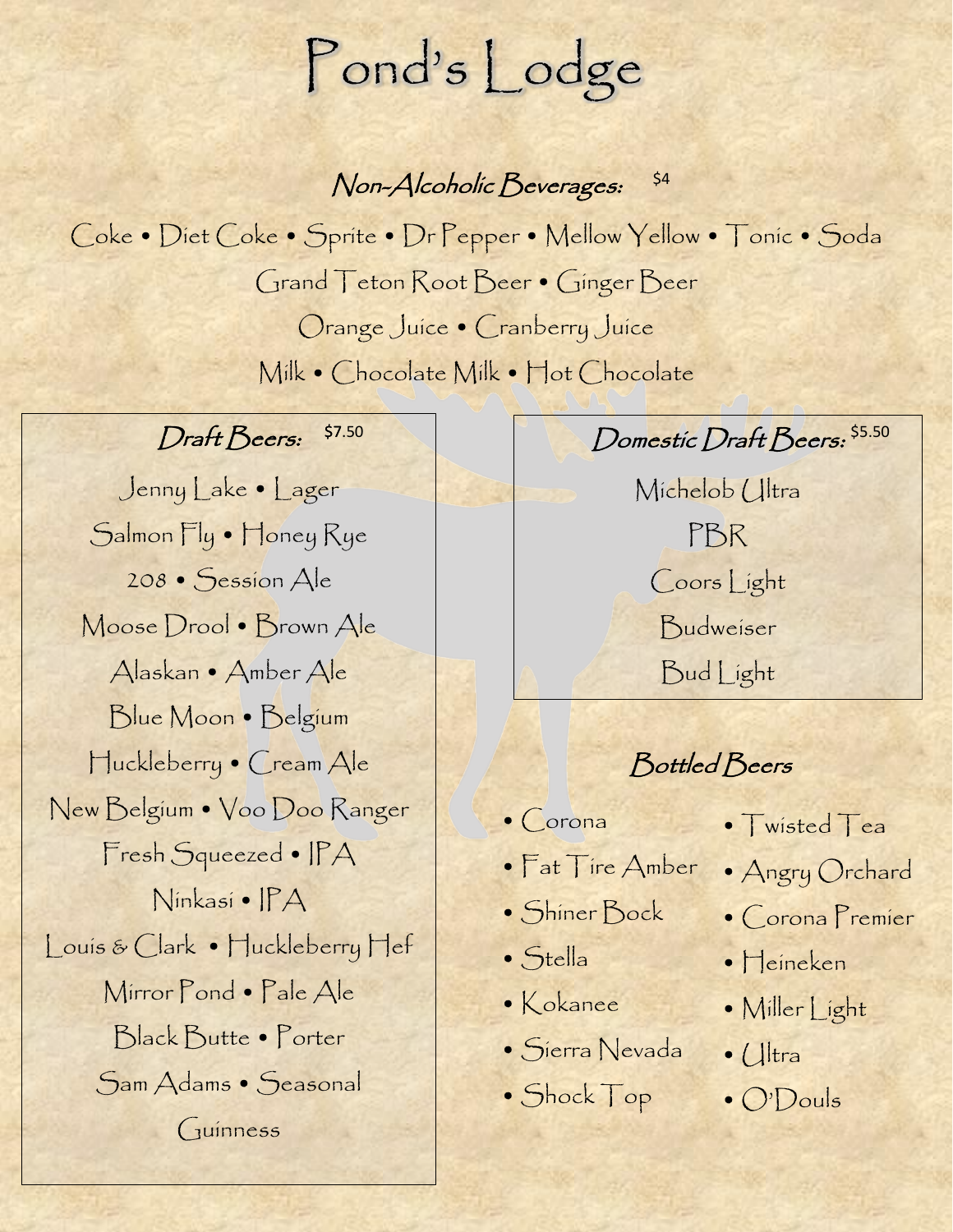• Idaho Mule 12 44 North Huckleberry

• English Mule 11 Bombay London Dry Gin

> • Moscow Mule 10 Stoli Vodka

• Loose Mule 10 Kinky Vodka

MULES

• Red Headed Mule<sup>9</sup> Fireball Whiskey

• Buck Cherry Mule 12 44 North Cherry Vodka

 $\cdot$  *Irish Mule*  $11$ Jameson Irish Whiskey

• Ponds Mule<sup>9</sup> Jim Beam Bourbon

• One Legged Mule 9 Captain Morgan Spiced Rum

> • Rented Mule 13 Patron Tequila

• Royal Mule 11 Crown Royal Apple

• Sum Beach Mule 9 Malibu Coconut Rum

\$14

Specialty Cocktails:

• Huckleberry Cosmo 44 North Huckleberry, Triple Sec, Splash Cranberry Juice, Lime

• Paradise Island Malibu Rum, Kinky Vodka, Peach Schnapps, Pineapple Juice, Grenadine, Cream

> • Old Fashioned Knob Creek, Sugar, Bitters, Cherry, Orange - Served on the rocks

• Jim's Peach Tea Jim Beam Peach Bourbon, Unsweetened Tea, Splash of Lemonade

• Smoke Show Jim Beam Peach Bourbon, White Monster Energy – Served as Cocktail or Bomb

#### • Manhattan

Woodford Reserve Bourbon, Sweet Vermouth, Bitters, Cherry ~ Served (Jp